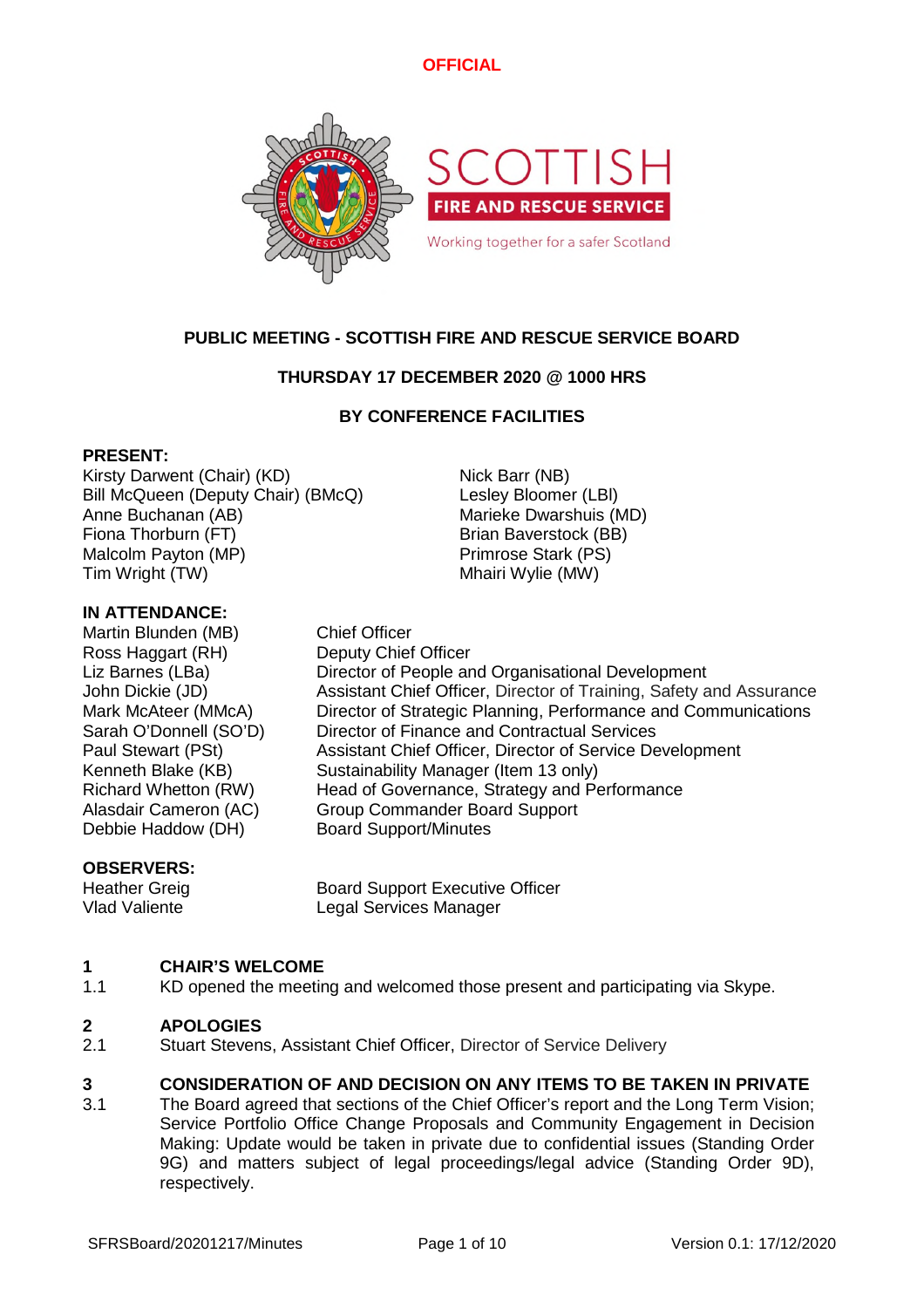3.2 No further private items were identified.

#### **4 DECLARATION OF INTERESTS**

- 4.1 None.
- **5 MINUTES OF PREVIOUS MEETING: THURSDAY 29 OCTOBER 2020**
- 5.1 The minutes were agreed as an accurate record of the meeting.
- 5.2 **The minutes of the meeting held on 29 October 2020 were approved as a true record of the meeting.**

#### **6 ACTION LOG**

6.1 The Board considered the action log and noted the updates.

> **Item 12.3 Review of Suspension of Public Access to SFRS Board Public Meeting** – When the Service moves to Microsoft Teams in January 2021, the enhanced options available to host publicly accessible meetings on this platform would be considered. The intention being to trial Microsoft Teams by hosting and recording workshops/meetings in January/February 2021 with a view to making formal Board and Committee meetings following this trial publicly available. The longer term options to purchase alternative systems would continue to be explored in order to accommodate future public access should this be viable.

### 6.2 **Members noted the updated Action Log and approved the removal of completed actions.**

#### **7 DECISION LOG**

7.1 The Board considered the Decision Log.

#### 7.2 **Members noted the updated Decision Log.**

### **8 CHAIR'S REPORT**

- 8.1 The Chair presented her report noting events which had occurred since the Board meeting held on 29 October 2020, highlighting:
	- Meetings with Scottish Government and Joe Griffin, Director of Safer Communities.
	- Constructive meeting with Justice Committee included discussions on facilities time.
	- Several National Joint Council (NJC) meetings to discuss the tripartite agreement.
	- Updates on COVID and vaccinations.

### 8.2 **The Board noted the report.**

### **9 CHIEF OFFICER'S REPORT**

- 9.1 The Chief Officer presented his report noting events which had occurred since the Board meeting held on 29 October 2020, highlighting:
	- Meeting with Joe Griffin, Director of Safer Communities to discuss the budgets and business case.
	- Update on the tripartite agreement.
	- Update on vaccination of personnel.

### 9.2 **The Board noted the report.**

**The Board moved into private session at 1015 hrs to discuss confidential issues. The Board moved back into public session at 1110 hrs.**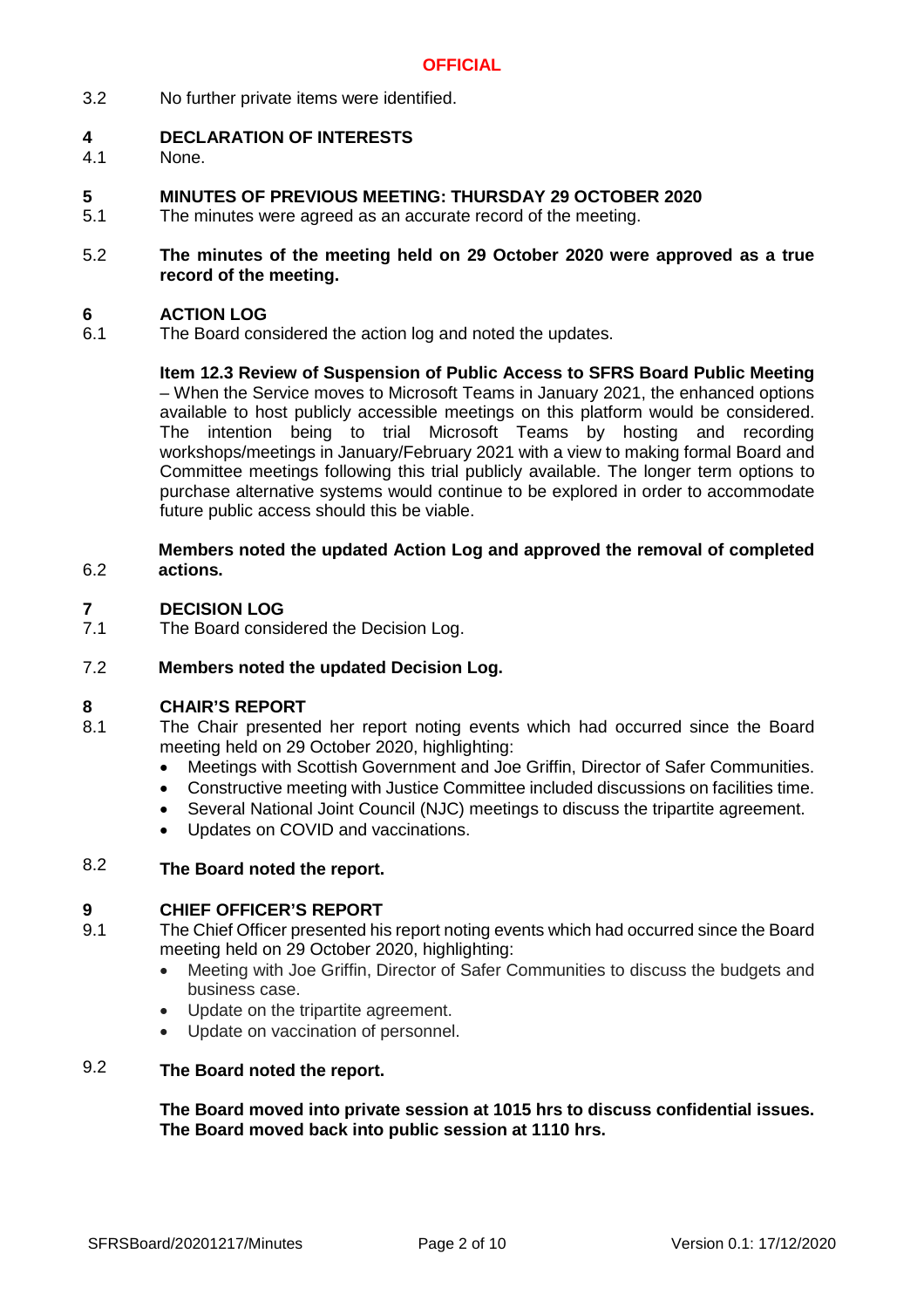# **10 SERVICE TRANSFORMATION UPDATE**

- 10.1 RH updated Members in regard to Service Transformation matters which had occurred since the Board meeting held on 29 October 2020, highlighting the following:
	- Fundamental changes to the architecture of Change Portfolio to review the current 4 programmes of work.
	- Three Service Transformation projects were expected to close early 2021 and would be submitted to the Transformation and Major Projects Committee (TMPC) in due course.
	- Service Delivery Model Programme (SDMP) would be increased in prominence, potential timeline issues to be discussed in the private session.
	- Retained and Volunteer Duty System (RVDS) Strategy moved into Service Delivery to improve synergy between the RVDS Leadership Forum and change work within the project.
	- Early stages of People, Training, Finance and Assets (PTFA) project. Programme of work and underpinning projects would be further developed following the Programme Manager taking up post in early 2021.
	- Ongoing Major Projects include Command and Control Futures (CCF) Phase 2, McDonald Road/Museum of Fire, West Asset Resource Centre and Protection for Vulnerable Groups project.
	- Formally commenced the Emergency Service Network (ESN) Implementation project, dossier approved by Senior Management Board and would be submitted to the TMPC in February 2021.
	- Change Portfolio review to focus on SDMP programme of work, PTFA programme of work and underpinning projects and identifying appropriately structured programme of works for other projects/key areas.

### 10.2 **The Board noted the verbal update.**

# **11 COMMITTEE UPDATES**

### 11.1 **Audit and Risk Assurance Committee (ARAC)**

11.1.1 BB reported that the Committee held a public meeting on 8 October 2020 and referred the Board to the attached draft minutes noting that a verbal update was provided at the previous Board meeting.

#### 11.1.2 **The Board noted the draft minutes.**

#### 11.2 **Service Delivery Committee (SDC)**

- 11.2.1 NB reported that the Committee held a private workshop on 10 November 2020 and a public meeting on 10 December 2020, highlighting the following:
	- Private workshop covered an overview of Bonfire night, Firefighter competencies and currencies (including training programme, current PIs for operational core competencies, flexi duty training for operational competence, leadership and development framework and incident command development pathways), UFAS terms and regulations, statutory responsibilities and stocktake review and an overview of concurrent events ie severe weather, CCF, UEFA Championship, COP26, etc.
	- During the public meeting, the Committee were provided with a Service Delivery update which included the bi-annual update from the Operational Assurance Board, performance reporting, HMFSI Action Plan update including percentage of completed actions for individual action plans, UFAS project and review update, Clinical governance arrangements, Grenfell Tower fire update, current risk register and draft InPhase risk register and a private session on COVID reset and renew.
	- Future meeting to focus on operational assurance. Invitations were extended to Board Members to attend and observe these meetings.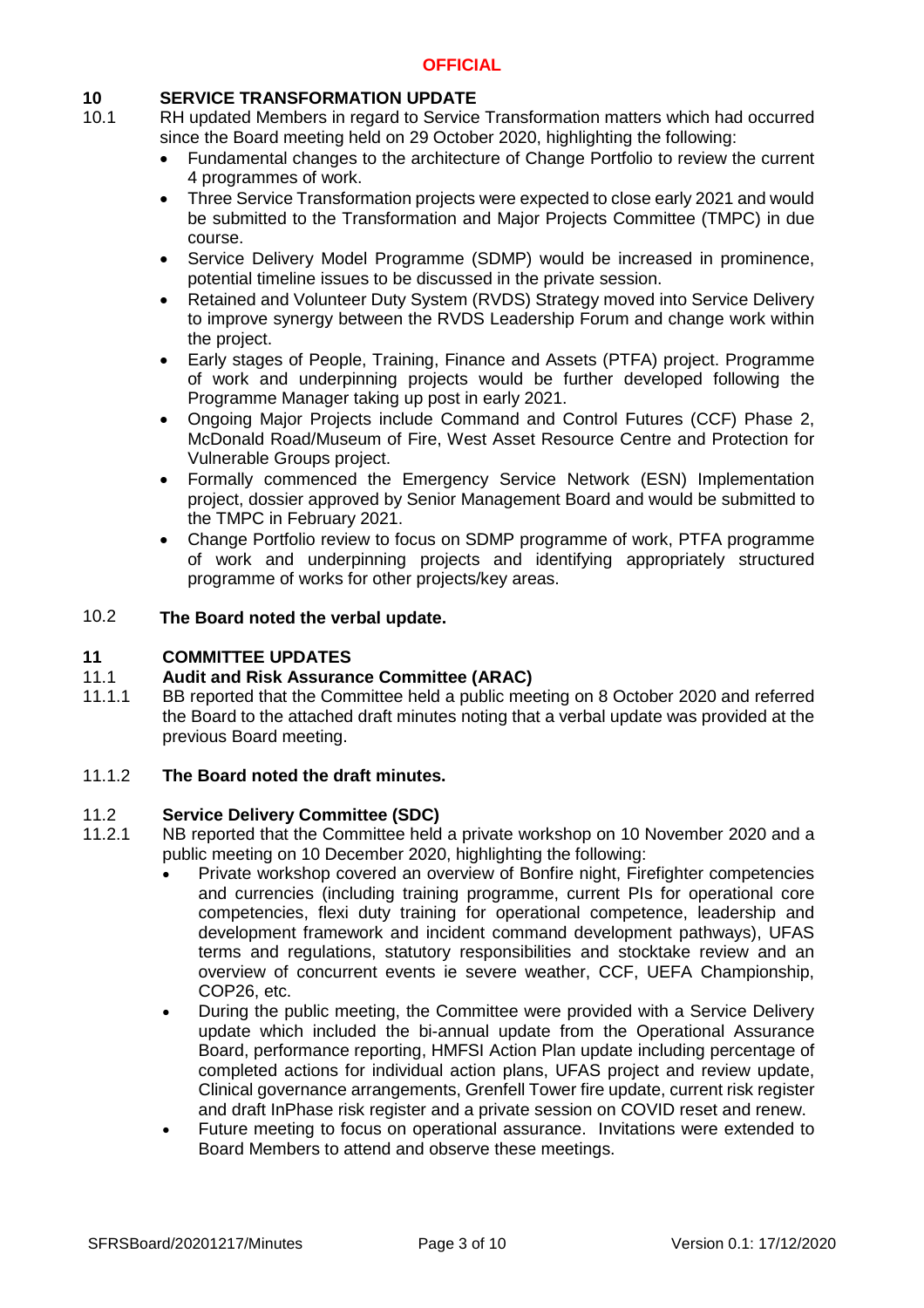### 11.2.2 Grenfell Tower Fire Update

RH provided the Board with an update on the work undertaken by the Service in conjunction with relevant partners, following the Grenfell tower fire tragedy in June 2017. The following key points were highlighted:

- Full action plan presented at the Service Delivery Committee. Eleven actions have been completed with significant progress being made on the remaining 20. COVID had impacted on 8 recommendations. SFRS continue to engage with partners through the Ministerial Working Group and Sub Groups which included providing support to Scottish Government in their response to the Grenfell Tower Inquiry Phase 1 Recommendation report.
- Despite delays due to COVID, it was still anticipated that the completion date of June 2021, which was set by the Service, was still achievable.
- 11.2.3 RH reminded the Board of the High-Rise Inventory which was published on the Scottish Government's website, noting the small number of premises with similar cladding to Grenfell within Scotland. Specific operational response plans in place for these premises and remedial actions were being undertaken by their owners. The Service were also involved with the National Fire Chief's Council National Operational Guidance in response to High Rise Buildings procedures which was still being finalised. In the meantime, interim changes had been made to our Standard Operating Procedures in relation to high risk buildings.
- 11.2.4 It was noted that the Committee had a constructive hot debrief directly on conclusion of the meeting. Other Committees were encouraged to consider holding similar hot debriefs to help develop the work of their committees.

### 11.2.5 **The Board noted the verbal update.**

#### 11.3 **Staff Governance Committee (SGC)**

- 11.3.1 PS reported that the Committee held a public meeting on 3 December 2020 and provided a verbal update, highlighting the following:
	- Main theme arising was around people issues and processes for ensuring resilience.
	- Retained Duty System terms and conditions Resolution Advisory Panel met on 10 December 2020 with the outcomes expected within 5 days.
	- Impact of COVID on recruitment, training, health and wellbeing and the mitigation actions in place.
	- Protection of Vulnerable Groups projects delayed due to COVID, however new digital arrangements were in place.
	- People, Training, Finance and Assets project was progressing well and the programme manager would take up post in January 2021.
	- Good assurance on the evaluation of the Detached Duties arrangements, which were proving to be effective, working well and beneficial to the Service.
	- All training centres/locations had been declared COVID secure.
	- Overall improving competencies trends however the Committee queried the levels for RDS (below the set targets).
	- Assurance was provided on the focus of core skills, mitigations to address reduced core/training capacity and the robust recovery plans in place.
	- Five-year Training Strategy discussed and it was suggested that this be submitted to a future Strategy Day for further discussion/information.
	- Building the Future Together was discussed and a future workshop session to be scheduled.
	- Staff Survey delayed due to COVID, however, it was noted that several other staff engagement opportunities, ie workshops, Chief Officer Broadcasts, skills banks and COVID Employee Recognition Scheme, had taken place throughout the year.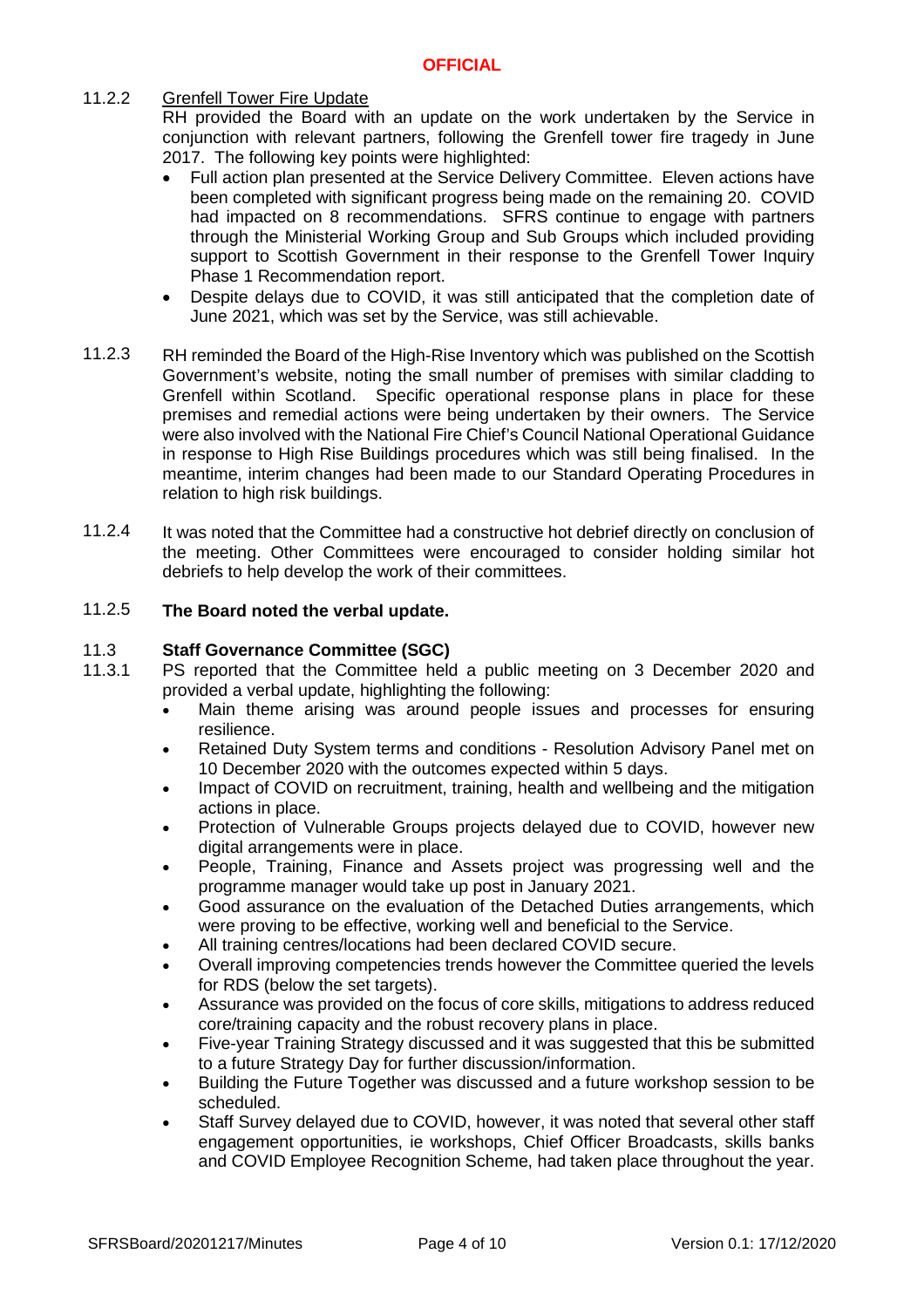- 11.3.2 In relation to the PVG project, the Board were informed that Disclosure Scotland's capacity to process applications were attributing to the delay.
- 11.3.3 LBa confirmed that the outcomes of Panel's decisions on the COVID Employee Recognition Scheme would be shared with the Board.

**ACTION: LBa**

#### 11.3.4 **The Board noted the verbal update.**

#### 11.4 **Transformation and Major Projects Committee (TMPC)**

11.4.1 FT reported that the Committee held a public meeting on 5 November 2020 and referred the Board to the attached draft minutes noting that a verbal update was provided at the previous Board meeting.

#### 11.4.2 **The Board noted the draft minutes.**

### **12 COMMODITY STRATEGY: HARD FACILITIES MANAGEMENT**

- 12.1 SO'D presented a report to the Board seeking approval of the Commodity Strategy to procure Hard Facilities Management (Hard FM) services from December 2021. The following key points were highlighted:
	- Existing provider appointed through a joint procurement exercise with the Scottish Police Authority. Consideration had been given for this collaboration to continue, however, it was deemed more effective for individually tailored contracts to be pursued at this time.
	- Establishment of Hard Facilities Management project, Project Board, User Intelligence Group, and engagement of specialist advisors, Pick Everard.
	- Pre-market engagement had been undertaken with several notices of interest received.
	- Existing frameworks were not suitable for the Service's needs, due to the atypical nature of the estate ie appliance bays.
	- Sufficient time to deliver a full OJEU procurement, however, due to the timescale a collaborative procurement exercise was not achievable at this time.
	- Summary of the proposed strategy.
- 12.2 SO'D noted that there would be legal changes due to Brexit, however, the actual process would broadly remain the same.
- 12.3 SO'D confirmed the current arrangements for facilities management within existing shared premises.
- 12.4 In relation to the evaluation criteria (30% costs/70% quality), the Board asked how the Service would be able to evaluate the quality of the service provision. SO'D stated that quality was an important element and the questions would be framed to focus on processes and procedures to manage quality/deliver against the contract and be sufficiently objective to allow fair evaluation. SO'D clarified the weighing of the evaluation criteria and the focus on geographical diversity/pricing. SO'D noted the reasons for a single national contract with the aim that the national contractor would have oversight of any sub-contractors.
- 12.5 In relation to environmental benefits, SO'D explained that the successful contractor would be expected to adhere to any legal requirements and this would form part of the tender specification. This would also include the opportunity to deliver some carbon improvement projects.
- 12.6 SO'D advised the Board that the project value was based on the current contractor with the addition of annual cost inflation.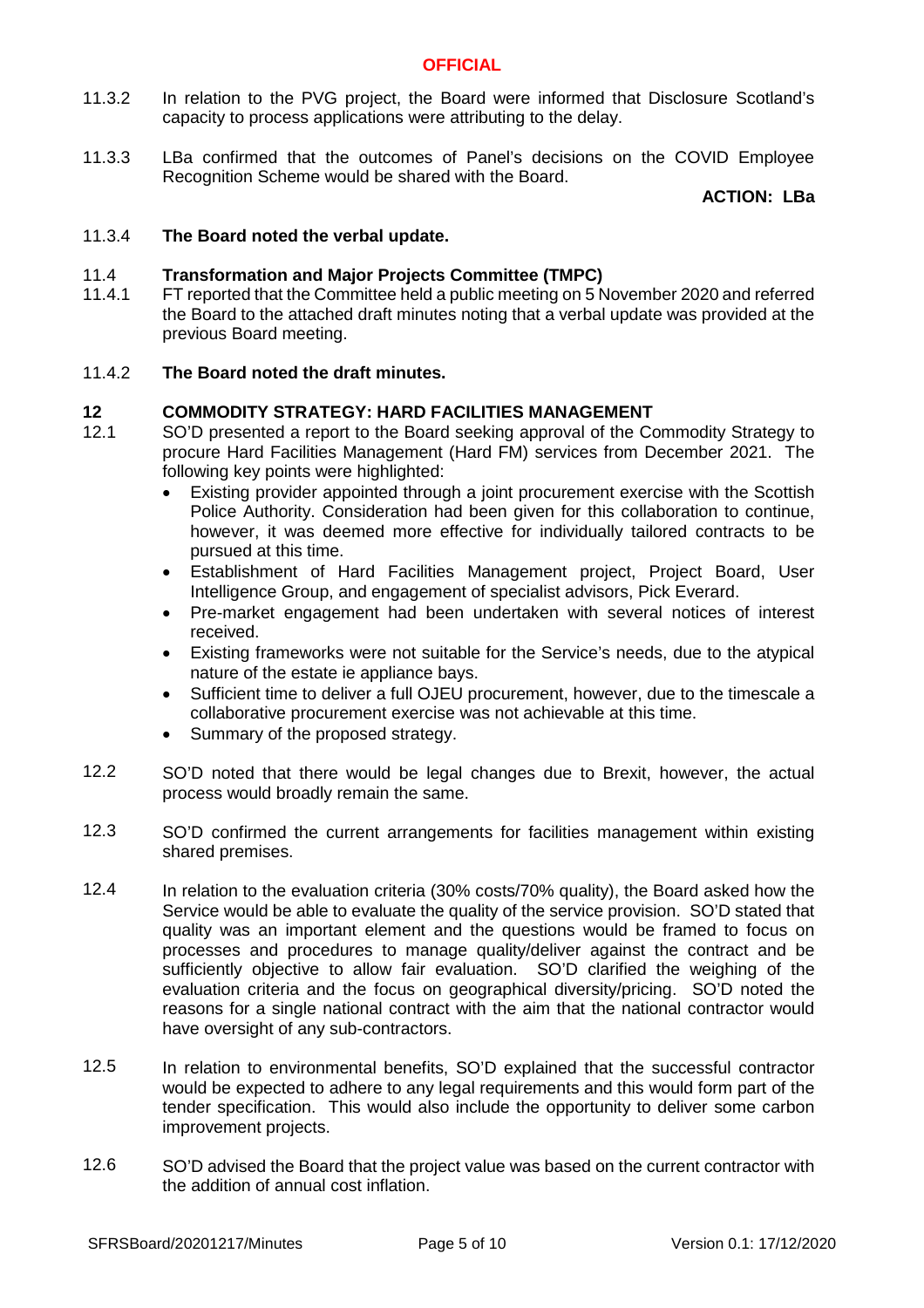- 12.7 SO'D noted that the inclusion of capital spend within the contract would allow minor works, linked to building maintenance, to be carried out by the successful contractor.
- 12.8 As part of the evaluation of the tender, SO'D noted that the daily rates would be reviewed to assess value for money. In relation to the pricing structure and regional variation, SO'D indicated that the rules for regional variations would be adhered to.
- 12.9 In relation to sustainability and targeted recruitment, the Board asked if the Service would be explicit in the rehabilitation of offenders and how could they be assured that any identified targets were accurate.
- 12.10 SO'D stated that sustainability was important and would be maximised as much as practicable. The positive results in the Soft Facilities Management contract around fair work were noted. In relation to targets, tenderers would be required to provide their proposals and these would be discussed and evaluated, however, the Service could highlight certain areas ie rehabilitation of offenders. These targets would be presented to the Board through the Annual Procurement report.
- 12.11 SO'D confirmed that there would be a mobilisation period at the start of the contract similar to the arrangements put in place for Soft Facilities Management.

### 12.12 **The Board approved the Commodity Strategy: Hard Facilities Management.**

*(K Blake joined at 1205 hrs)*

## **13 CARBON MANAGEMENT PLAN 2020-2025**

- 13.1 SO'D presented a report to the Board seeking approval of the Carbon Management Plan (CMP) 2020-2025 and highlighted the following key points:
	- SFRS Climate Change Response Plan (CCRP) 2045 outlined commitment to the Scottish Government's 2045 target by reducing carbon omission by 6% per annum.
	- Carbon Management Plan comprises specific measurable and detailed projects.
	- Energy and Carbon Strategy 2020-2030 previously agreed and recognised the primary source of carbon emissions.
	- Grant funding of £3.2 million had been awarded to the Service. Applications have been submitted for a further £43.3 million grant funding.
	- Estimated savings of £7.1 million could be achievable over the 5-year period of the CMP.
	- By 2025, it was anticipated that the Service would achieve a 50% reduction in carbon emissions.
- 13.2 The Board requested clarification on the increase in fleet fuel emissions since 2016. SO'D reminded the Board of the changes in vehicle provision for Flexible Duty Officers and the recording of diesel fuel provision with all fleet vehicles
- 13.3 The Board queried the potential financial incentive for staff when claiming travel expenses. LBa indicated that the Expenses Policy states that the most cost and time effective travel options should be considered by individuals.
- 13.4 In relation to achieving the reduction in gas consumption, KB stated that gas is primarily used for space heating and measures through improved building controls were being taken to reduce the wastage.
- 13.5 The Board acknowledged the significant investment required over the next 5-years and the assumption that funding would be sourced outwith the Service ie grants. SO'D confirmed that most of the funding would require to be sourced outwith the Service as it would not be realistic to repurpose the current capital budget to exclusively deliver environmental projects. Pre-COVID, Scottish Government had set aside funds for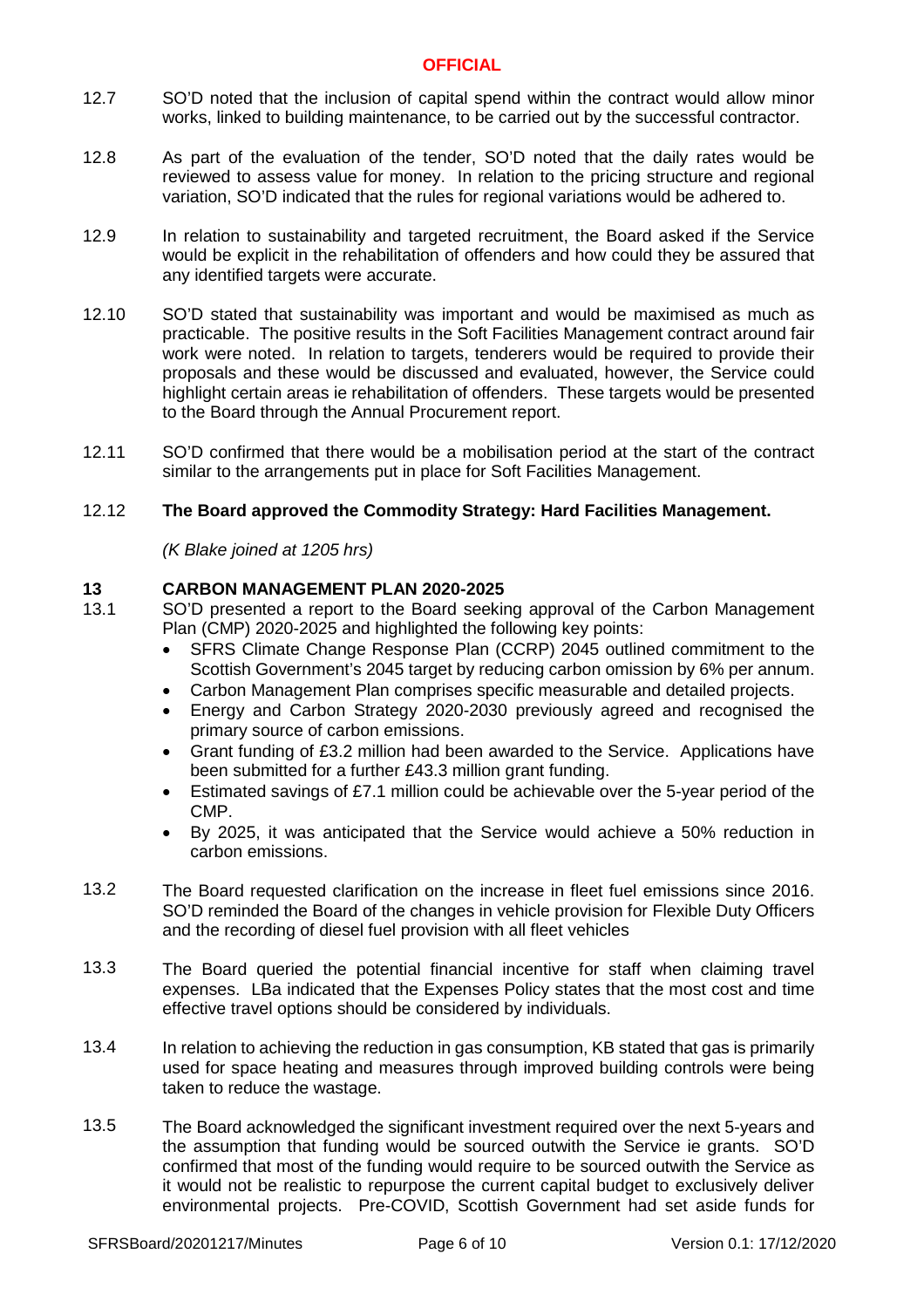investments in carbon reduction projects and had set the legislation for becoming carbon neutral. The Service have undertaken work to prepare the projects to achieve this and had a good reputation with Scottish Government for spending/delivering projects.

13.6 SO'D to review the estimated capital cost of financing the Carbon Management Plan (section 5.1) and amend as necessary.

**ACTION: SO'D**

### 13.7 **The Board approved the Carbon Management Plan 2020-2025 and share their commendation to the team for an inspirational plan.**

*(K Blake left at 1235 hrs) (Meeting broke at 1235 hrs and reconvened at 1240 hrs)*

# **14 RESOURCE BUDGET MONITORING REPORT – OCTOBER 2020**

- 14.1 SO'D presented a report advising the Board of the resource budget position for the period ending 31 October 2020. SO'D outlined the analysis of the financial position and referred Members to Appendix A of the report, which identified the current resource position showing a forecast year-end underspend of £2.378 million. This forecast position is on the basis that there are no additional costs for consequences of exiting the European Union and that additional funding is not received to support the Service's investment in COP26.
- 14.2 SO'D reminded the Board of discussions relating to the forecasted underspend and monies being returned to Scottish Government earlier in the meeting.
- 14.3 **The Board scrutinised the resource budget position for the period ending 31 October 2020.**

### **15 CAPITAL MONITORING REPORT 2020/21 – OCTOBER 2020**

- 15.1 SO'D presented a report advising the Board of actual and committed expenditure against the 2020/21 capital budget for the period ending 31 October 2020. It was anticipated that the revised budget of £37.524 million would be spent by the end of the financial year.
- 15.2 SO'D highlighted that the Service had received an additional grant (£2.1 million) from Transport Scotland for electrical vehicles and infrastructure.

### 15.3 **The Board scrutinised the level of actual and committed expenditure for the period ending 31 October 2020.**

### **16 COMBINED RISK AND PERFORMANCE REPORT QUARTER 2 PROGRESS REPORT**

- 16.1 MMcA presented a report to the Board with the quarterly progress update on progress against the strategic outcomes and objectives. The following key points were highlighted:
	- Progress against the Annual Operating Plan (AOP) 42 actions 32 green, 10 amber. This continued to be a live part of the process and may be revised if impacted by COVID.
	- Performance Management Framework Two indicators showing red related to Home Fire Safety Visits (HFSV) due to changes in delivery and Accidental Dwelling Fires (ADF) High Severity due to the increased fatalities earlier in the year.
	- Increase in Response Times. This could be broken down into 3 elements call handling/mobilising, mobilising time and attendance time. Report was being prepared for the Strategic Leadership Team early in 2021 and the option for an update at a future Board Strategy Day would be considered.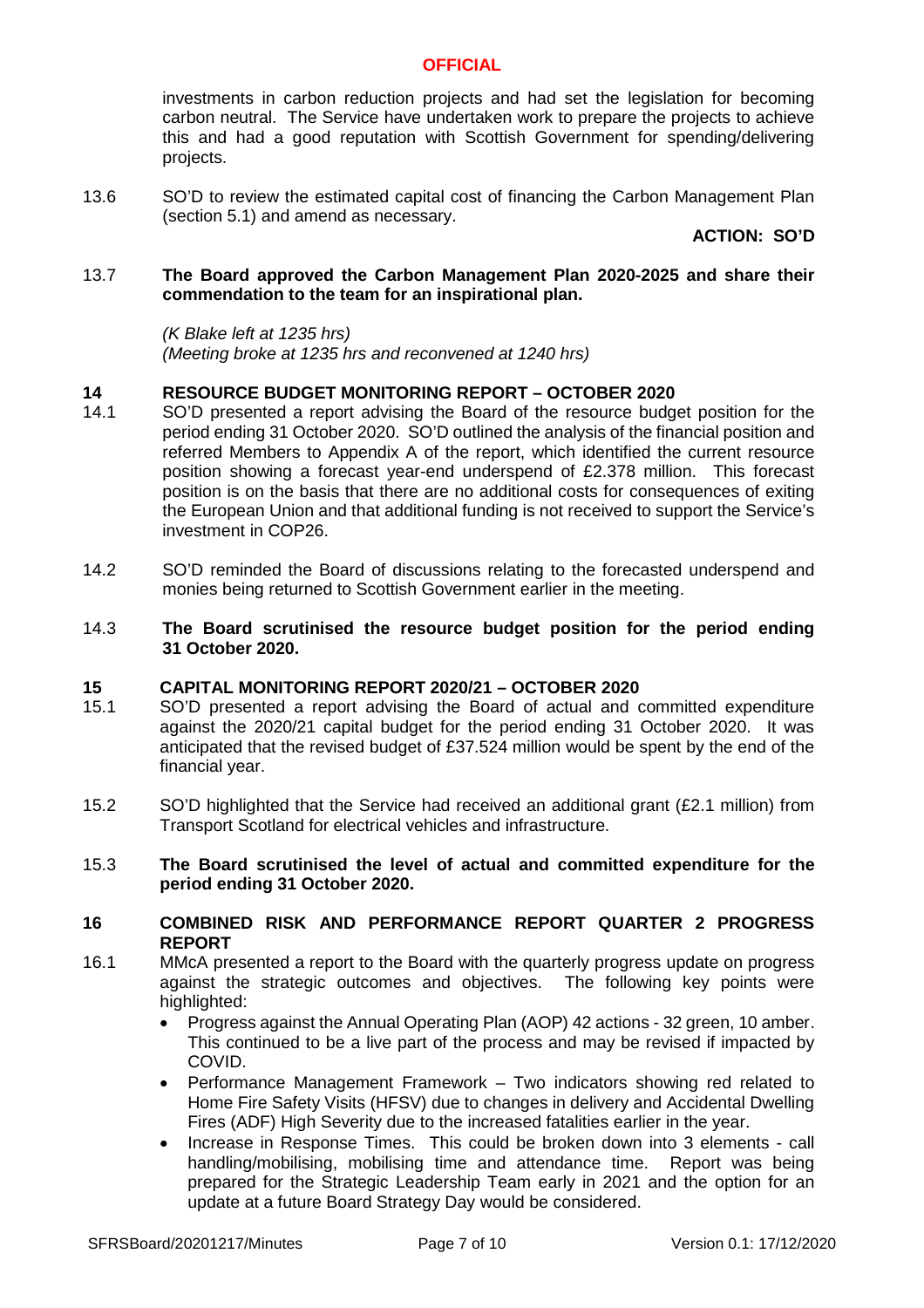- 16.2 MMcA advised the Board that there was a technical issue within InPhase relating to the weighting of milestones which impacts on the RAG status. This would be reviewed and resolved by the Software Developer in early 2021. The Board commented on the importance of capturing the accurate update position within the narrative.
- 16.3 The Board requested an update on the Substance Screening Programme/Substance Misuse Policy. LBa advised the Board that the introduction of this programme had been delayed due to the consultation required to be undertaken. LBa confirmed the current procedures and policies in place.
- 16.4 MMcA advised that a full update on the development of the risk element within InPhase would be provided at the next Audit and Risk Assurance Committee (21 January 2021).

### 16.5 **The Board scrutinised the Combined Risk and Performance Report Quarter 2 Progress report.**

## **17 AGILE WORKING FRAMEWORK**

- 17.1 LBa presented a report to the Board providing an overview of the SFRS Agile Working Framework following formal consultation with management and Trade Union representatives. The following key points were highlighted:
	- Creation of framework expedited due to COVID and supported by the Homeworking and Flexible Working policies.
	- Supports strategic objective 3 making the SFRS a great place to work and an attractive employer.
	- Key enabler for the reset and renew routemap.
	- The framework combines needs of the Service and needs/wishes of employees.
	- Guiding principles were Workforce and Cultures, Workplace and Workspaces and Digital.
	- Scrutinised by Senior Management Board and Rep Bodies with the overarching view on the high focus of employee wellbeing and preferences, significant change in workplace cultures and environmental benefits.
	- Launching in Spring 2021, following due diligence. Next steps include the development of toolkits and training packages for managers, dedicated iHub advice/information section, communication plan and establishment of a Forum to promote and monitor the development of agile working within the Service.
- 17.2 The Board were informed that the Homeworking Policy has been amended to include a package of automatically generated processes to ensure that appropriate equipment, safety assessments, etc are reviewed. This had been undertaken in conjunction with ICT/Finance.
- 17.3 LBa intimated that the Service needed to be more creative and open to alternative work locations to maximise the benefits for the Service and its employees.
- 17.4 The option for the Board to continue to hold regular virtual meetings and show best practice would be considered in the future.
- 17.5 LBa informed the Board that working arrangements would be tailored to the individual employee needs, whilst taking consideration of the wider team needs and other specific attendance obligations.
- 17.6 The Board queried whether there were any known risks. LBa noted that there were potentially risks relating to ICT security, breaching trust/abusing the system and loss of working relationships.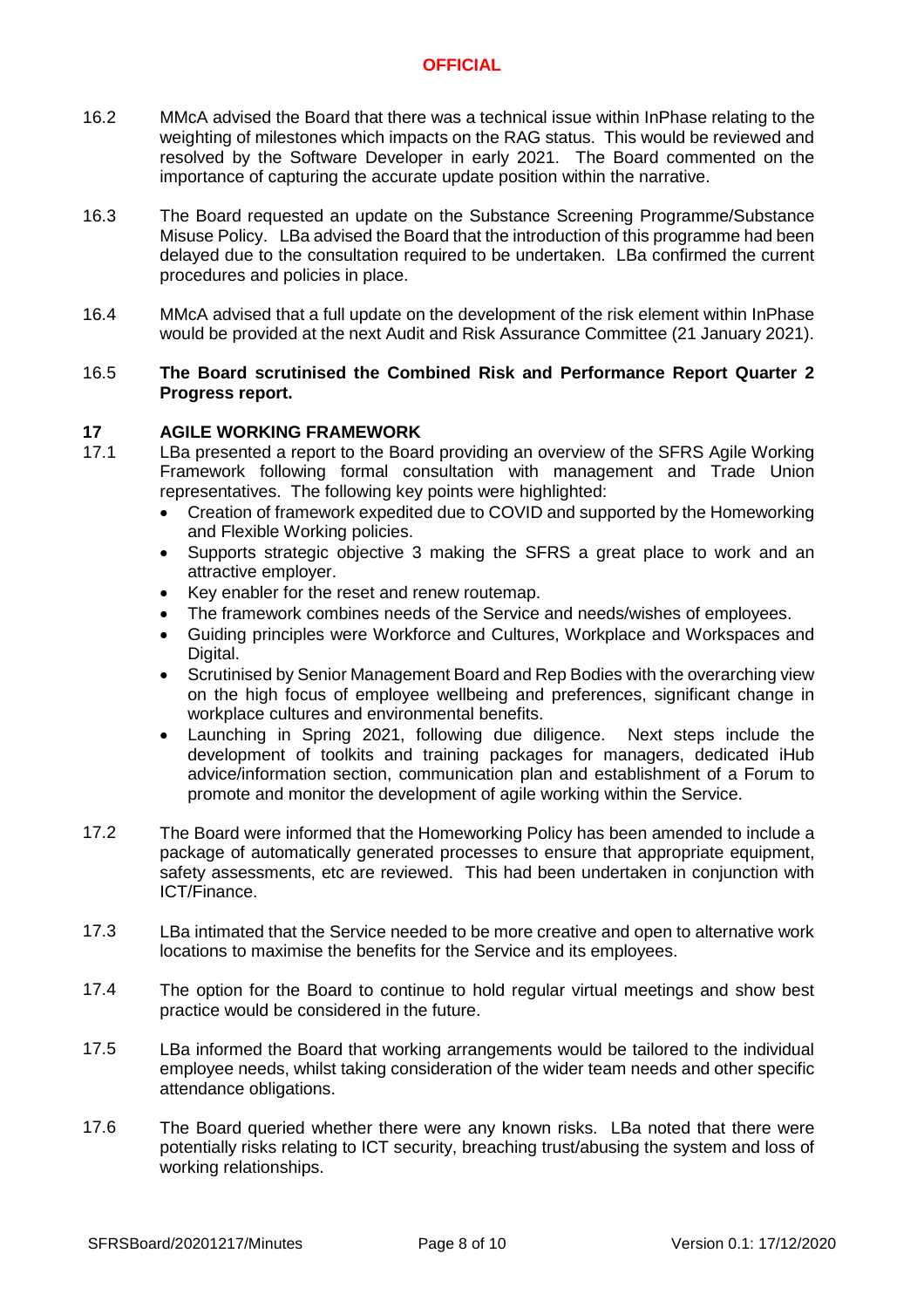17.7 The Board commented on the potential for individuals to work beyond their contracted hours which could negatively impact on their health and wellbeing and the cultural adjustment for managers. LBa highlighted several initiatives including informal coffee chats, exercise sessions, etc within the POD Directorate to instil a healthy work life balance. LBa acknowledged the cultural adjustment for managers and noted that support and guidance would be provided as necessary.

#### 17.8 **The Board noted and endorsed the Agile Working Framework report.**

### **18 REVIEW OF EXTERNAL LOCAL SCRUTINY ARRANGEMENTS**

- 18.1 The Board noted and welcomed the report which provided an overview following a recent review of External Local Scrutiny arrangements of SFRS. They thanked the Executive for a good report that generally appears the Service is doing well.
- 18.2

## **The Board noted the Review of External Local Scrutiny Arrangements.**

### **19 SFRS/ANTHONY NOLAN PARTNERSHIP – ANNUAL REPORT – ACADEMIC YEAR 2019/20**

19.1 The Board noted the report which provided an overview of the achievements of the SFRS/Anthony Nolan Partnership during the 2019/20 Academic Year and gave praise to the report and efforts of everyone involved.

#### 19.2 **The Board noted the SFRS/Anthony Nolan Partnership Annual Report 2019/20.**

### **20 RISK THEMES**

20.1 None.

### **21 FORWARD PLAN**

21.1 The Forward Plan was noted and would be kept under review.

# **22 DATE OF NEXT MEETING**

- 22.1 The next meeting of the Board is scheduled to take place on Thursday 25 March 2021 at 1000 hrs.
- 22.2 On behalf of the Board, the Chair gave special thanks to Vlad Valiente (SFRS Legal Services Manager) for his hard work and efforts during his time with the Service and wished him every success for the future in his new role within Dumfries and Galloway Local Authority.
- 22.2 There being no further matters to discuss in public, the meeting closed at 1330 hours.

### **PRIVATE SESSION**

#### **23 MINUTES OF PREVIOUS PRIVATE MEETING: THURSDAY 29 OCTOBER 2020**

23.1 The minutes were approved as an accurate record.

### **24 PRIVATE ACTION LOG**

- 24.1 The Board considered the action log and noted the updates.
- 24.2 The Board agreed to close action Item 26.8 (Strategic Review Development Option) due to the change in position.